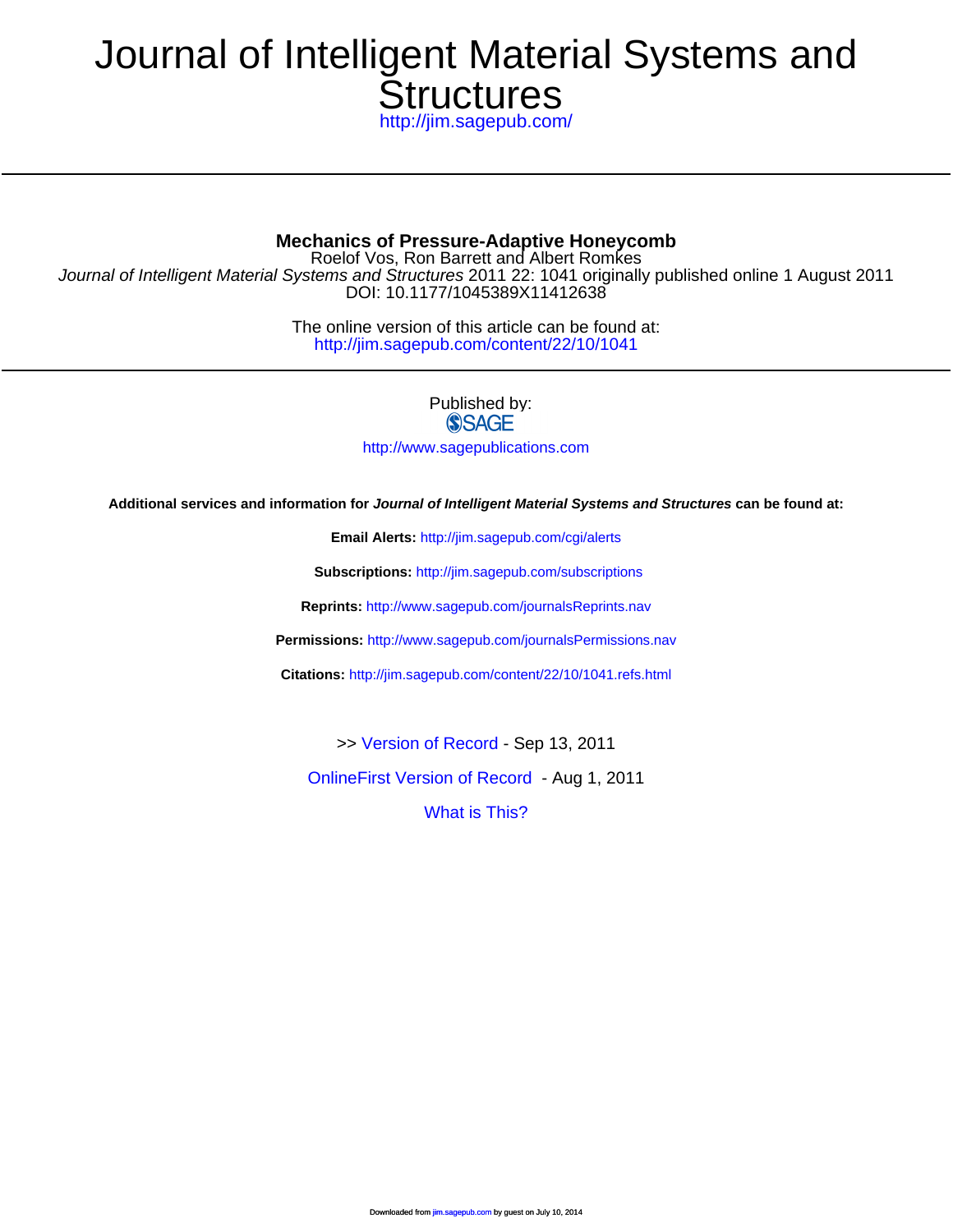# Mechanics of Pressure-Adaptive Honeycomb

ROELOF VOS,<sup>1,\*</sup> RON BARRETT<sup>2</sup> AND ALBERT ROMKES<sup>3</sup>

<sup>1</sup> Faculty of Aerospace Engineering, Delft University of Technology, The Netherlands  $^{2}$ Department of Aerospace Engineering, The University of Kansas, USA  $3$ Department of Mechanical Engineering, The University of Kansas, USA

ABSTRACT: Pressure-adaptive honeycomb is a new type of adaptive structure that can exhibit great strains by relying on a pressure differential to alter the structural stiffness. The structure consists of a grid of honeycomb cells that extend a significant length perpendicular to the plain of the hexagons. Each cell possesses a pouch that can be pressurized and alter the stiffness of the structure. An analytical model is presented that predicts the stress-strain behavior in principal directions of this pressure-adaptive honeycomb. The predictions of the analytical model are shown to correlate well to experimental tests on a 130-cell aluminum honeycomb specimen that is loaded up to compressive strains of 12.5%. Based on this model, an equivalent material stiffness is defined for the honeycomb cell walls that can be employed in a FEA. An FE approximation of a 145-cell honeycomb beam based on this equivalent material stiffness is shown to correlate well to experimental results of a three-point bend test of such a specimen. The model of equivalent material stiffness greatly reduces the complexity of the FE approximation by eliminating the need to define a pouch or an internal pressure field. Therefore, the prediction method could be used in a design tool for pressure-adaptive honeycomb structures.

Key Words: actuator, morphing, autonomic structures, cellular, inflatable.

## INTRODUCTION

FOR more than a century, aircraft have benefitted from changes in wing geometry to account for variable flight conditions or for flight control. Although early incarnations of continuous wing deformation were quickly replaced by discrete high-lift devices and hinged control surfaces, a renewed interest in wing morphing has resulted in new implementations of this relatively old technology. In the 1980s, the mission adaptive wing explored the effectiveness of continuous leading and trailing edge deformation. This wing had an internal mechanism to flex the outer wing skin and produce a symmetrical section for supersonic speeds, a supercritical section for transonic speeds, and a highcamber section for subsonic speeds. Flight tests demonstrated that an improvement in lift-to-drag ratio of 20% could be obtained in large parts of the flight envelope, while some parts even showed an increase of 100% (Gould, 1981; DeCamp and Hardy, 1984; Lewis et al., 1990; Powers and Webb, 1997). Even though the flight tests demonstrated advantages of wing morphing, there were significant drawbacks to the way the morphing was

\*Author to whom correspondence should be addressed.

achieved. Bulky, heavy hydraulic screw jacks were employed to induce the deformation in the wing. In addition, internal mechanisms employing multiple linkages ensured the desired kinematics of the mechanism. This resulted in a complex actuation system. As with so many wing morphing mechanisms, comparatively small, powerful actuators imparted forces and motions to small sections which were then distributed to the larger surface. The weight increments associated with such a system clearly proved prohibitive.

Other, contemporary endeavors are under way in military aircraft, where wing morphing is applied to satisfy various mission requirements such as loiter and highspeed dash. One morphing concept relies on the simultaneous change in wing sweep, aspect ratio and span (Figure 1(a)). This is achieved by a scissor-link mechanism inside the wing in combination with an elastic skin (Flanagan et al., 2007; Bowman et al., 2007). Another morphing concept folds part of the wing against the side of the fuselage, such as to reduce the total wetted area of the wing during high-speed dash (Figure 1(b)). In the latter approach, the wing hinges are locally covered with a flexible membrane wing skin (Ivanco et al., 2007; Love et al., 2007). Both of these morphing concepts have been tested in the wind tunnel and have demonstrated promising results. One of the main drawbacks for both concepts is the level of complexity that is

JOURNAL OF INTELLIGENT MATERIAL SYSTEMS AND STRUCTURES, Vol. 22—July 2011 1041

DOI: 10.1177/1045389X11412638

© The Author(s), 2011. Reprints and permissions: http://www.sagepub.co.uk/journalsPermissions.nav

1045-389X/11/10 1041-

E-mail: r.vos@tudelft.nl

Figures 1, 2 and 7-9 appear in color online: http://jim.sagepub.com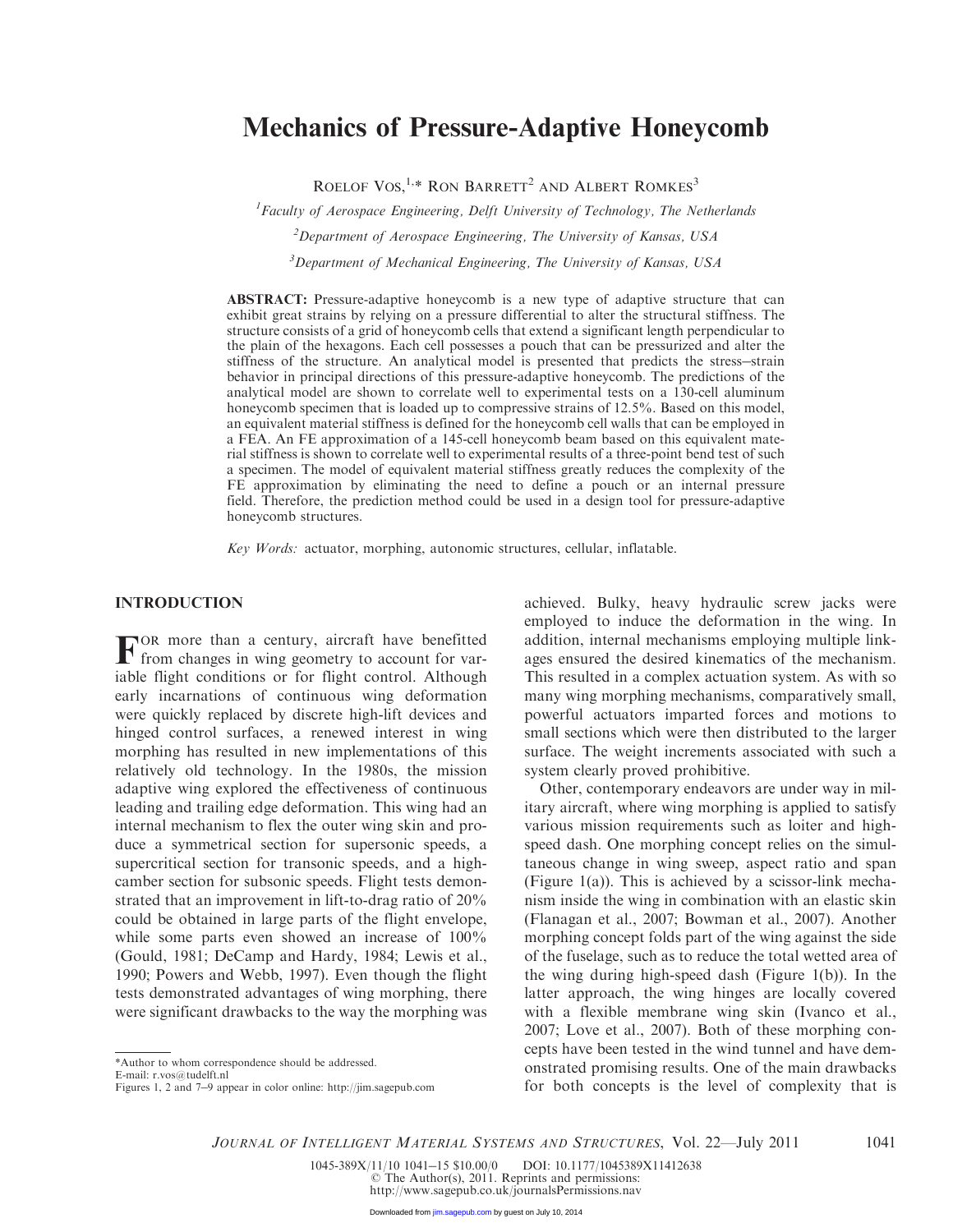

Figure 1. Morphing concepts. (a) Morphing wing congurations for high-lift, climb, cruise, loiter, and maneuver (Bowman et al., 2007). (b) Lockheed Martin baseline morphing concept (Love et al., 2007).

required to achieve wing morphing. For instance, the scissor-link structure consists of a complicated mechanism of hinging spars and ribs that are all interconnected. The folding wing requires individual hinges at the root and mid-span of the wing that must be able to carry the wing bending moment. In addition to the added complexity, this also must add considerable weight to an otherwise relatively lightweight wing structure.

In an effort to reduce the complexity of the morphing wing system, adaptive actuators were introduced to actively change (part of) the wing structure. The DARPA smart wing program utilized shape-memoryalloy (SMA) wires and torque tubes to induce various wing deformations, such as local trailing edge camber, to optimize the spanwise twist distribution (Sanders et al., 2004; Martin et al., 2004). In 2005, Boeing introduced a higher level of adaptivity when it flew its SMA-actuated chevrons. These chevrons, designed to reduce noise levels during take-off and landing, were slightly bent into the exhaust of the engine. At elevated altitude, the decreasing local temperature caused the SMA actuators to deform such that the chevrons opened up, increasing the efficiency of the engine (Calkins and Butler, 2006) Even though this demonstrated the effectiveness of SMA actuators in civil aircraft structures, application of adaptive materials in primary and secondary structures is still prohibited due to the lack of a documented material database.

Because of the restricted use of smart materials in primary and secondary aircraft structures, a new type of adaptive structure based on ordinary honeycomb cells was developed. In this article, it is shown that by pressurizing honeycomb cells, their stiffness can be altered, which can subsequently be used to induce large structural deformations. The best way of explaining the mechanics of this structure is by considering Figure 2. The test article presented in this figure consists

of 23 honeycomb cells, each occupied with an airtight pouch. The cells extent a significant length (30 cm) with respect to the plane of the honeycomb cells. When deflated (Figure 2(a)), the stiffness of the honeycomb is relatively low, such that the external load (in the form of a weight) compresses the structure. By increasing the pressure in each of the pouches, the stiffness of the structure increases dramatically. This results in a structure that, under the external load, displays only little deformation. In other words, altering the pressure can alter the external geometry of this structure.

This pressure-adaptive honeycomb can be implemented in aerospace structures to locally change curvatures of components. It can be manufactured from conventional aerospace materials such as steel or aluminum and the pouches can be manufactured from an aerospace-grade of nylon. The pressurization of the pouches can be done by relying on bleed air from the compressor (in case of a jet engine) or by using the exhaust manifold pressure (in case of a reciprocating engine). Alternatively, the pouches can be filled with a fixed amount of air, after which they are totally sealed. In that case, the altitude-pressure relation is used as a stimulus to induce structural deformations in the pressure-adaptive honeycomb. The latter option has a higher degree of adaptivity, on par with Boeing's variable chevrons in terms of total actuation energy density (both estimated to be on the order of 10 kJ/kg, Anon., 2009; Vos and Barrett, 2010). The major differences are that all the materials in the pressure-adaptive honeycomb are immediately certifiable to FAR 23 and FAR 25 standards, they cost orders of magnitude less than SMA's and they are integrated as distributed actuators resisting distributed forces, rather than point actuators needing heavy, complicated motion distribution mechanisms. An example application where gross local camber changes of an airfoil were induced by pressure-adaptive honeycomb was shown by Vos and Barrett (2010).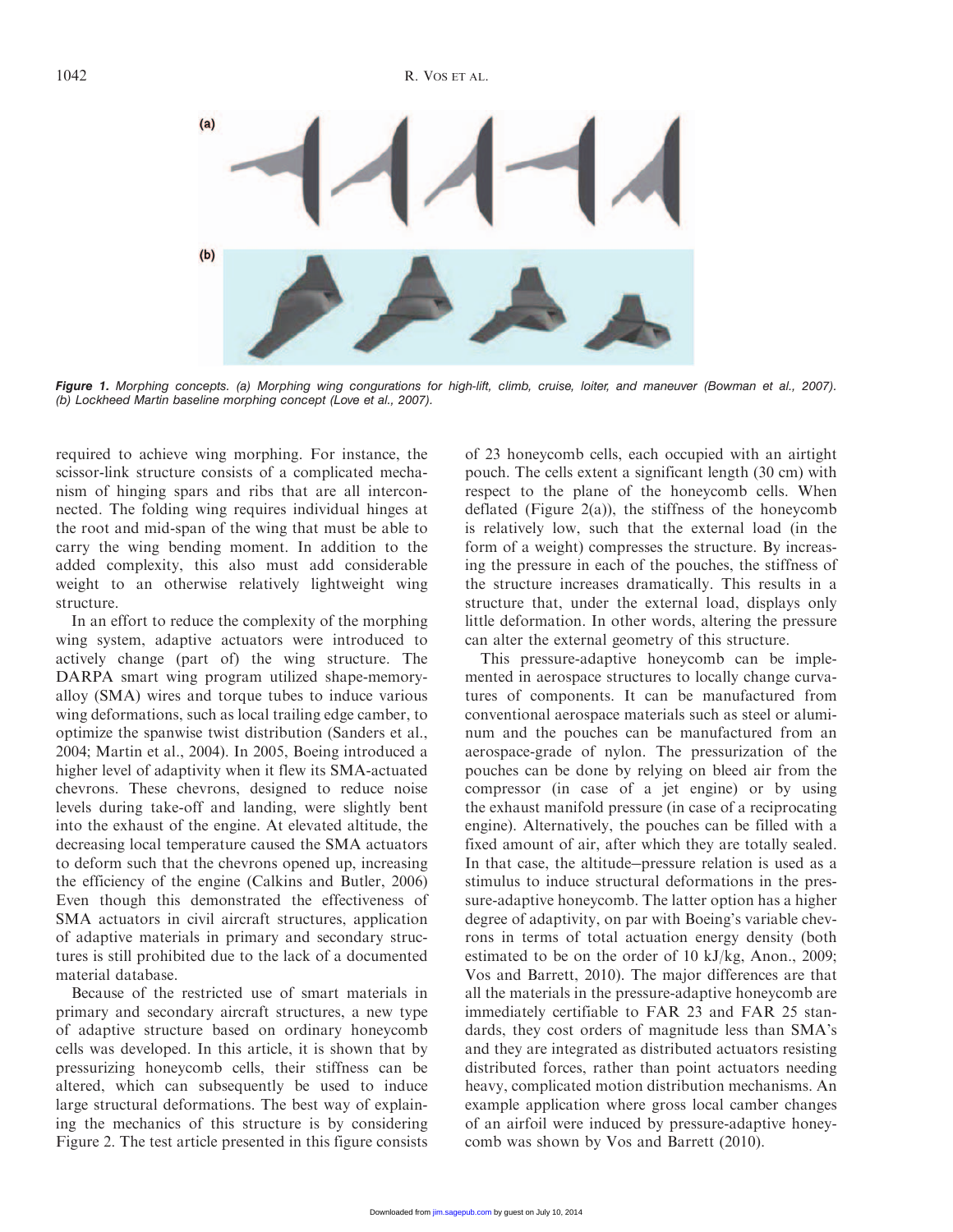

Figure 2. Proof-of-concept pressure-adaptive honeycomb structure. (a) Deflated pouches. (b) Inflated pouches.

Conventional inflatable structures have been around for several decades and have proven their applicability in aerospace structures (Cadogan et al., 2004; Norris and Pulliam, 2009). Partial inflation of individual cells on inflatable wings has been shown to alter airfoil geometry and change the aerodynamic characteristics (Reinhard et al., 2001). The only pneumatic actuator that could be qualified as an adaptive structure is a pneumatic artificial muscle that was designed to actuate a flap system (Woods et al., 2008). The loadbearing capacity of honeycomb was shown for a rigidified inflatable structure. It was shown that three-dimensional honeycomb blocks could be inflated and subsequently rigidified to form walls for residential buildings. It was shown that these structures yielded low-material usage, a short-manufacture time, and the ability to easily build complex structures (Khire et al., 2006). Other applications of (non-pressurized) honeycomb have included energy absorption under in-plane compressive loading (Atli and Gandhi, 2008). Adaptive honeycomb has also been investigated where honeycombs made from SMA were used to enhance the energy absorption capability of honeycomb (Shaw et al., 2007). Finally, honeycomb has been successfully used in adaptive skins that enable wing morphing (Bubert et al., 2010; Olympio and Gandhi, 2010). Even though all these research efforts have similarities to this invention, they all differ substantially from the fundamental concept that is presented in this article.

In the following sections, a mathematical representation of the pressurized honeycomb structure is presented. An equivalent model is derived that can be used in a finite element (FE) approximation of this structure instead of the complex interaction of pouch and honeycomb wall. Such a model can, in turn, be

employed when a pressure-adaptive structure is embedded in a conventional wing structure. A step-by-step approach is taken in the development of this model, such that the results of each step could be verified against experimental results.

## MODELING PRESSURIZED HONEYCOMB

To model the properties of an entire pressurized honeycomb grid, it is convenient to consider the smallest repeating unit and determine its properties. Such an incremental unit can be extracted from a regular honeycomb grid by finding the symmetry planes within the honeycomb structure. In Figure 3, the incremental unit that forms the basis of this model is extracted from a honeycomb grid. This incremental unit is a rectangle that measures  $l(1 + \cos \theta)$  in width and l sin  $\theta$  in height, where  $\theta$  is termed the honeycomb angle  $(\theta = \pi)$ 3 in Figure 3) and *l* the length of each of the honeycomb faces. The thickness-to-length ratio  $(t/l)$  is a dimensionless characteristic of honeycombs and will appear frequently in this article.

The objective of this section is to define an equivalent material stiffness of the honeycomb cells that incorporates both the stiffness of the material and the pressure-induced stiffness. This has the advantage that the complexity of a geometric model that is used for the FE calculations can be significantly reduced. If this simplification is used, there is no need to explicitly define each of the pouches that occupy most of the volume in each cell. In addition, the pressure loading due to the pressurized volume can be absent. The equivalent stiffness can be perceived as an artificial stiffness that is assigned to the honeycomb walls such that the stiffness that is induced by the pressurized pouches is accounted for, while keeping the kinematic properties of the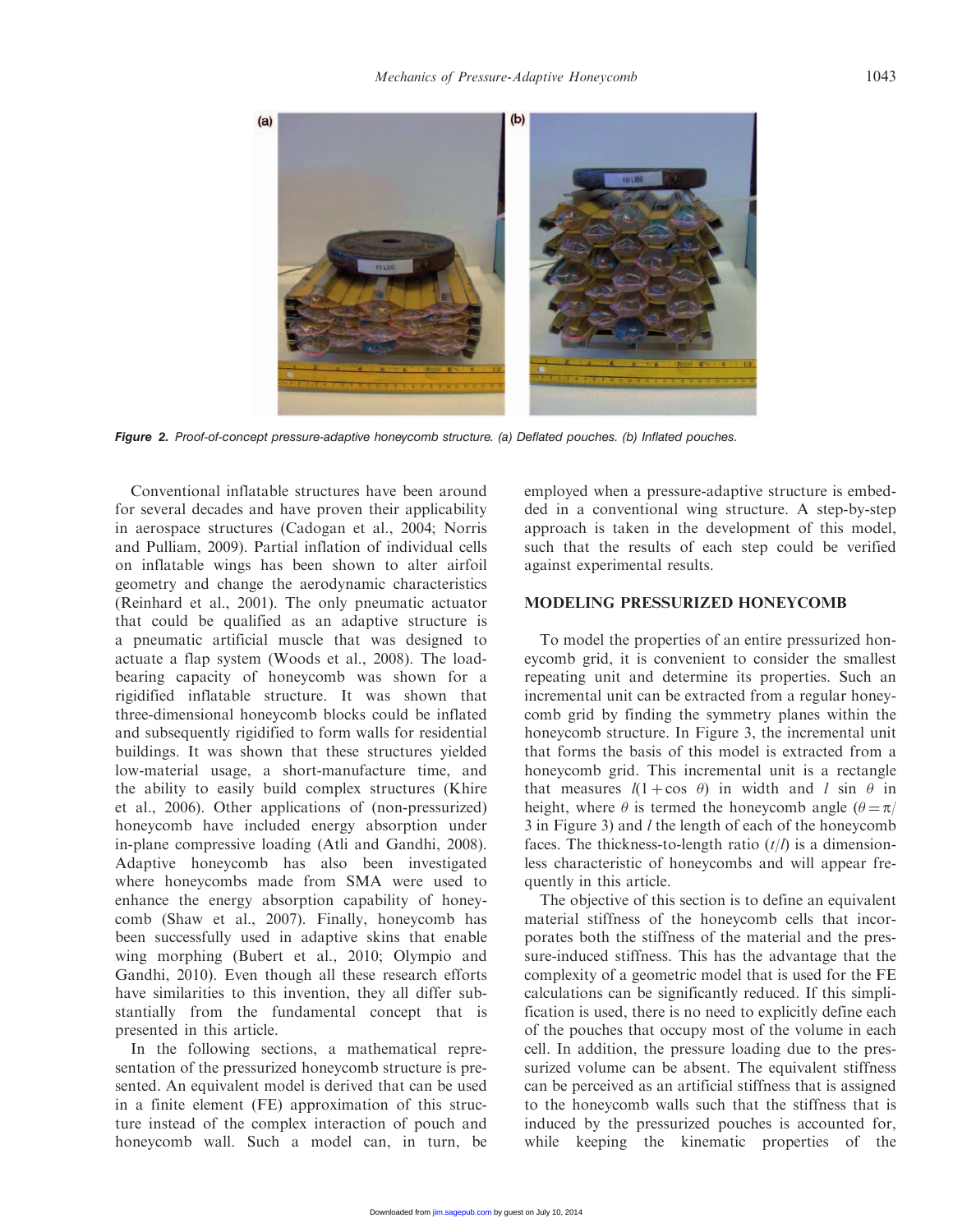

Figure 3. Breakdown of honeycomb grid into incremental units. (a) Full honeycomb grid. (b) Rectangular section with symmetry lines. (c) Single cell with pouch. (d) Incremental unit; basis for model.

honeycomb unaltered. In a mathematical sense, the equivalent material stiffness  $E^{eq}$  is the sum of the Young's modulus of the material,  $E^m$ , and the pressure-induced modulus,  $E^p$ :

$$
E^{eq} = E^m + E^p \tag{1}
$$

In the subsequent sections, a model is presented to obtain the pressure-induced modulus,  $E^p$ .

# Cellular Material Theory for Honeycombs

Cellular material theory (CMT) relies on a Newtonian approach to relate the overall stiffness of a honeycomb block to the characteristics of the honeycomb geometry and material, i.e.  $t/l$ ,  $\theta_i$ , and  $E^m$ . This theory is explicitly explained in Gibson and Ashby (1988) and is used in this analysis in the reverse direction in that the overall characteristics of pressurized honeycombs are already known (from experimental testing) and the equivalent material stiffness is to be determined.

To relate the material stiffness, and the geometry to the overall stiffness of the structure, the reader is asked to consider Figure 4. It can be shown that when a honeycomb cell is loaded solely in the longitudinal (x) direction, the deformation occurs only in the diagonal walls of the section. One of those walls is considered in Figure 4 and it is shown how the wall forms an s-shape, such that the wall angle,  $\theta_i$  at the corners remains constant, which is in accordance with extensive observations of deforming honeycomb cells.

The longitudinal force that is introduced at either end of the diagonal wall can be related to the stress in the horizontal direction via the honeycomb angle:

$$
F_x = \sigma_x l \sin \theta_i. \tag{2}
$$

Due to equilibrium, the moment can be defined as:

$$
M = \frac{F_x l \sin \theta_i}{2}.
$$
 (3)

Using Euler-Bernoulli beam theory, the beam deflection,  $\delta$ , can be related to the moment according to:

$$
\delta = \frac{F_x l^3 \sin \theta_i}{E^m I},\tag{4}
$$

where  $E^m$  is the material stiffness and I the second moment of area which reads  $I = t^3/12$  for a wall of uniform thickness and unit width. The resulting strain in the x-direction can be found from the projection of  $\delta$ onto the horizontal axis:

$$
\varepsilon_x = \frac{\delta \sin \theta_i}{l(\cos \theta_i + 1)} = \frac{\sigma_x l^3 \sin^3 \theta_i}{12EI(\cos \theta_i + 1)}.
$$
 (5)

The resulting equivalent stiffness of the honeycomb structure,  $\bar{E}_x^m = \sigma_x/\varepsilon_x$ , follows from the previous derivation (Gibson and Ashby, 1988):

$$
\bar{E}_x^m = E^m \left(\frac{t}{l}\right)^3 \frac{\cos \theta_i + 1}{\sin^3 \theta_i}.
$$
 (6)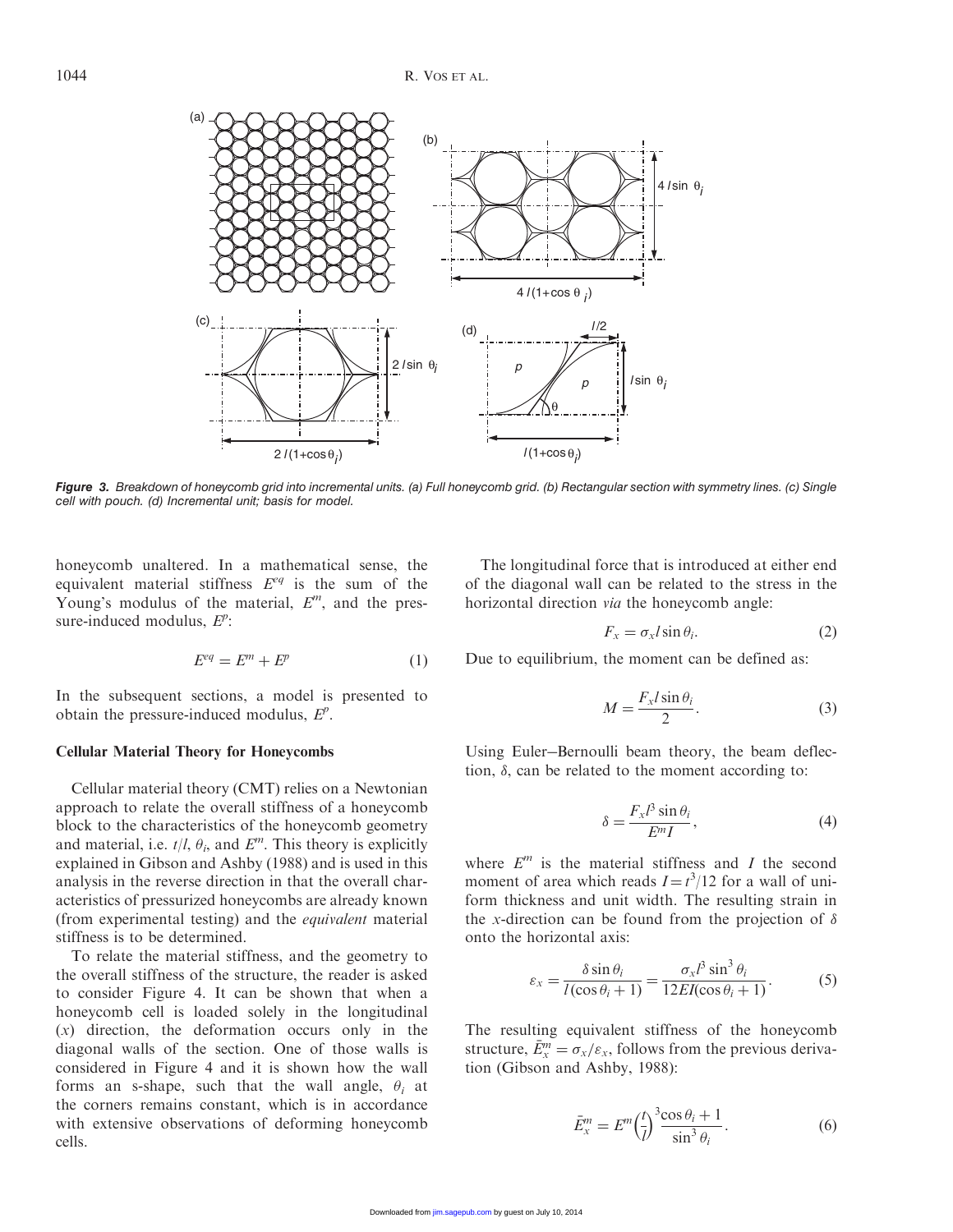

**Figure 4.** Wall deformation due to loads in the horizontal direction.

This simple analysis demonstrates how the material stiffness relates to the stiffness in the longitudinal direction. The same argument can be presented in the  $\nu$ -direction (Gibson and Ashby, 1988):

$$
\bar{E}_{y}^{m} = E^{m} \left(\frac{t}{l}\right)^{3} \frac{\sin \theta_{i}}{(1 + \cos \theta_{i}) \cos^{2} \theta_{i}}.
$$
\n(7)

For the case that the honeycomb has perfectly hexagonal cells (i.e.,  $\theta_i = \pi/3$ ) these equations simplify to:

$$
\bar{E}_x^m = \bar{E}_y^m = \frac{4}{\sqrt{3}} \left(\frac{t}{l}\right)^3 \tag{8}
$$

It has been shown that this theory works well for global strains up to 20% and  $t/l < 1/4$  (Gibson and Ashby, 1988). It should be noted that although the overall or global strains can reach extremely high levels (in some cases, more than 100%), the local strain levels in thin-walled honeycomb are typically well below yield for common engineering materials like aluminum and steel foils. Furthermore, it does not consider amplified deflections due to axial loads that are introduced in the diagonal beams. It is assumed that deformation is purely based on the bending of the diagonal elements. If Equation (6) is inverted, the material stiffness can be determined when the overall stiffness in the x-direction is known from structural tests on a honeycomb structure:

$$
E^{m} = \bar{E}_{x}^{m} \left(\frac{l}{t}\right)^{3} \frac{\sin^{3} \theta_{i}}{\cos \theta_{i} + 1}.
$$
 (9)

This expression can be altered to account for the case of pressure-adaptive honeycomb where the stiffness is induced solely by the pressure. In that case, the material

stiffness is replaced by the pressure-induced material stiffness,  $E^p$ , and can be found from:

$$
E^{p} = \bar{E}_{x}^{p} \left(\frac{l}{t}\right)^{3} \frac{\sin^{3} \theta_{i}}{\cos \theta_{i} + 1} = \bar{E}_{y}^{p} \left(\frac{l}{t}\right)^{3} \frac{(1 + \cos \theta_{i}) \cos^{2} \theta_{i}}{\sin \theta_{i}}.
$$
\n(10)

 $E^p$  is a stiffness modulus that maps the structural stiffness of the structure onto the honeycomb cell walls. In other words, the pressure-induced stiffness is implicitly incorporated in the stiffness of the honeycomb walls. If this model is, in turn, used to predict the structural mechanics of a large pressurized honeycomb structure, it reduces the modeling complexity by leaving out the explicit definition of the surface pressures within the honeycomb.

If both material stiffness and pressure-induced stiffness are to be incorporated in an equivalent material stiffness is defined according to:

$$
E^{eq} = E^m + E^p \tag{11}
$$

For a given honeycomb structure of unknown equivalent material stiffness, either the overall stiffness in x-direction or the overall stiffness in  $\nu$ -direction is necessary to determine the equivalent material stiffness. Since  $E^m$  can readily be found from material data,  $E^p$ needs to be predicted from  $\bar{E}_x^p$  or  $\bar{E}_y^p$ . The subsequent section presents a theory on how to predict those overall stiffness moduli.

# Pressure-Induced Stiffness

In the previous section, it was shown how the Young's modulus of the material of ordinary honeycomb can be related to the overall stiffness of a honeycomb block.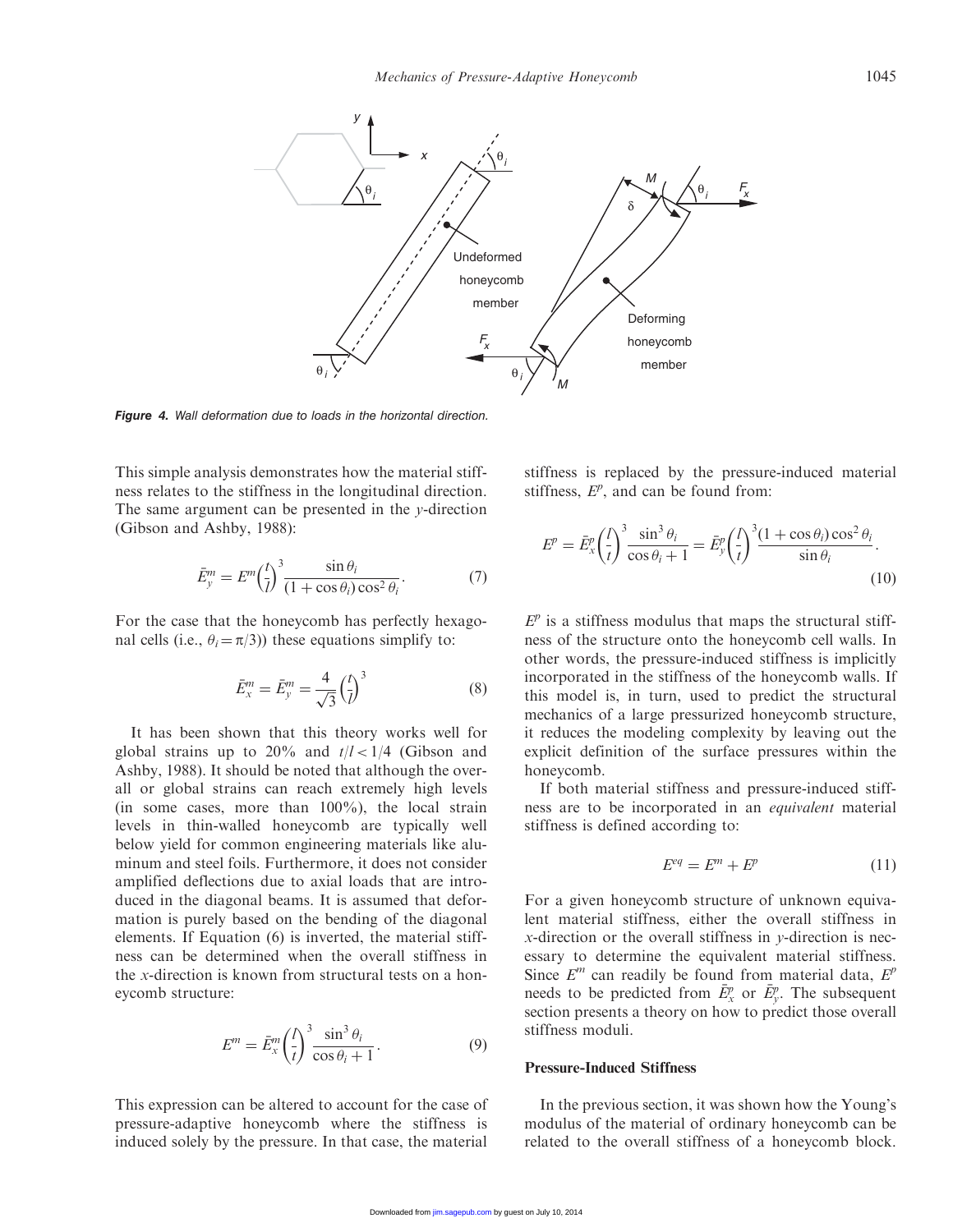In this section, the objective is to determine the principal stiffness moduli of a *pressurized* honeycomb block,  $\bar{E}_x^p$ and  $\bar{E}_{y}^{p}$ , respectively.

#### MODEL SETUP AND ASSUMPTIONS

In order to separate the interaction between the honeycomb and the pouches (which could lead to frictionbased resistance to deformation), an energy approach is taken that relates the change in pressurized volume to the mechanical work. Because the total volume is of importance, rather than the deformation of the individual ligaments (or cell walls) the following geometric simplification is proposed. Each cell is represented by a hexagon of rigid walls that are connected to each other by means of frictionless hinges in the corners. The reader can verify that such a structure by itself (not pressurized) does not have any stiffness. Any resistance to deformation therefore stems from the addition of the pressurized volumes inside the honeycomb. For a small thickness-to-length ratio (i.e.  $t/l \ll \ll \ll 1$ ), this approximation yields kinematic relations that are very close to those of actual thin-walled honeycomb.

If Figure 3 is considered, one can easily see that the volume occupied by the pouches is smaller than the total cell volume occupied by all the cells. In this analysis, it is assumed that this ratio remains constant during deformation. Furthermore, this ratio is denoted with  $\zeta$  and is set to the ratio of a circle inside a perwith  $\zeta$  and is set to the ratio of a clicle filling a per-<br>fect hexagon (i.e.  $\theta_i = \pi/3$ ):  $\zeta = \sqrt{\pi}/6 \approx 0.91$ . It has been experimentally demonstrated that this value is in reality a minimum and that upon deformation the pouch-to-cell volume ratio increases (Vos, 2009). For the stiffness relation that is derived in the subsequent sections, this ratio will appear as a factor that multiplies with the pressure. The choice to fix this parameter has been made to simplify the subsequent analysis. By fixing  $\zeta$  at its minimum value, a conservative assumption is made about the pressure-induced stiffness.

# STRESS-STRAIN RELATION FOR PRESSURIZED **HONEYCOMBS**

If the pressurized honeycomb is modeled according to a structure of rigid members connected by hinges, then the volume of the incremental section is determined by the honeycomb angle,  $\theta$ . When an external stress field is applied to the overall structure, the discrete forces on the diagonal members can be deduced. This is schematically shown in Figure 5. The combination of a stress in the x-direction and the y-direction leads to a discrete force, F, on the diagonal member. The magnitude of this force and its direction  $(\varphi)$  can be related to the overall stress according to following relations:

$$
\sigma_x = \frac{F \cos \varphi}{l \sin \theta_i},\tag{12}
$$



Figure 5. Forces on incremental section stemming from normal stresses.

$$
\sigma_y = \frac{F \sin \varphi}{l(1 + \cos \theta_i)}.
$$
\n(13)

Knowing that the control volume,  $V$ , of Figure 5 is pressurized, the work that needs to be done in order to alter the volume (denoted as useful work in Rolle, 2005) can be expressed as:

$$
W_{\text{use}} = \int_{V_i}^{V} p \, \mathrm{d} \, V - p_a (V - V_i), \tag{14}
$$

where  $V_i$  is the initial volume. When the pressure in the cells is kept constant (which is a realistic scenario for the implementation of this structure into an aerospace application) this integral can be evaluated as follows:

$$
W_{\text{use}} = (p - p_a)(V - V_i). \tag{15}
$$

This useful work, should be balanced by the work done by the external force  $F$  over a particular distance, s, aligned with the direction of F:

$$
W_{ex} = \int_{s} F \, \mathrm{d}s. \tag{16}
$$

From geometry, the incremental displacement, ds can be shown to relate to the honeycomb angle,  $\theta$ , as follows:

$$
ds = -l\sin(\theta - \varphi)d\theta.
$$
 (17)

Substituting in Equation (16) and integrating between  $\theta_i$ and  $\theta$  result in the following expression for the external work:

$$
W_{ex} = Fl[\cos(\theta - \varphi) - \cos(\theta_i - \varphi)].\tag{18}
$$

From the balance between external work (Equation (18)) and the useful work (Equation (15)), the relation between the external force, the direction of the force,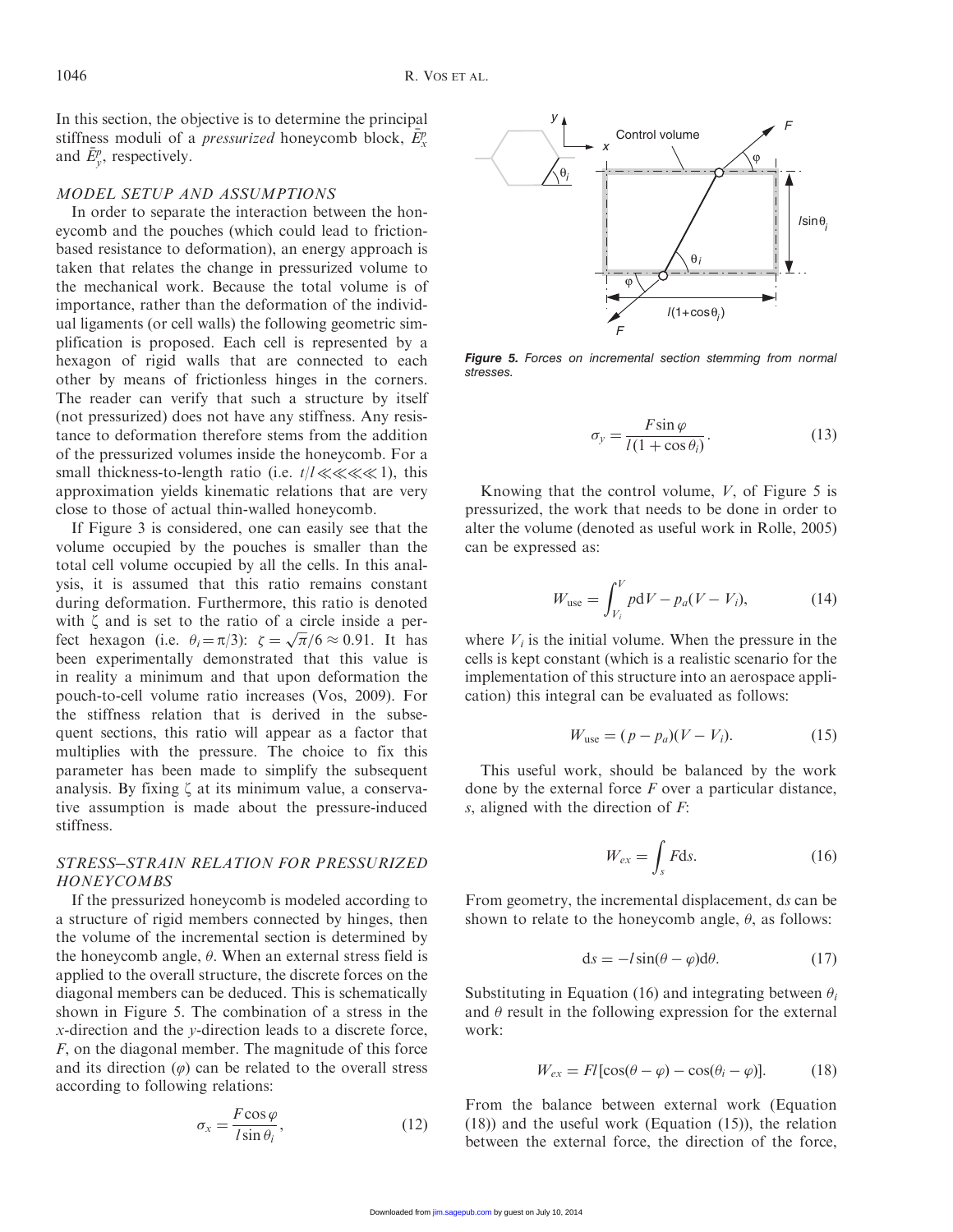and the cell differential pressure (CDP, defined as  $CDP = p - p_a$ ) can be defined:

$$
F = \frac{1}{l} \frac{(p - p_a)(V - V_i)}{\cos(\theta - \varphi) - \cos(\theta_i - \varphi)},
$$
(19)

where the volume is calculated according to (Figure 5):

$$
V = \zeta l^2 \sin \theta (1 + \cos \theta). \tag{20}
$$

The initial volume,  $V_i$ , can be found by substituting  $\theta = \theta_i$  in Equation (20). In case of principal stresses in the x-direction, the angle  $\varphi = 0$ . Alternatively, when there exist only stresses in the y-direction it follows that  $\varphi = \pi/2$ . Combining Equation (19) with Equations (12) and (13) results in the following stresses in principal direction:

$$
\sigma_x = \frac{1}{l^2 \sin \theta_i} \times \frac{(p - p_a)(V - V_i)}{\cos \theta - \cos \theta_i}
$$
(21)

$$
\sigma_y = \frac{1}{l^2(1 + \cos \theta_i)} \times \frac{(p - p_a)(V - V_i)}{\sin \theta - \sin \theta_i}
$$
(22)

The overall strain of the rigid-member honeycomb is related to the honeycomb angle according to:

$$
\varepsilon_x = \frac{\cos \theta - \cos \theta_i}{1 + \cos \theta_i},\tag{23}
$$

$$
\varepsilon_{y} = \frac{\sin \theta - \sin \theta_{i}}{\sin \theta_{i}}.
$$
 (24)

The reader should observe from Equations (21) through (24) that there exists a highly non-linear relationship between stress and strain in the two principal directions. Furthermore, it can be seen that the principal stresses vary linearly with the CDP.

# PRESSURE-INDUCED STIFFNESS VARIATION WITH STRAIN

Equations (21)-(24) form the parametric model of the stress-strain relations in principal directions of rigid-member, pressurized honeycomb. Based on these relations, the equivalent Young's moduli in principal direction can be derived. Because these moduli are representative for overall stiffness of the pressurized, rigid-member honeycomb, they are denoted with  $\bar{E}_x^p$ and  $\bar{E}_{y}^{p}$ , respectively. They can be found by applying the chain rule in the following fashion:

$$
\bar{E}_x^p = \frac{d\sigma_x}{d\varepsilon_x} = \frac{\partial \sigma_x}{\partial \theta} \frac{\partial \theta}{\partial \varepsilon_x},\tag{25}
$$

$$
\bar{E}_y^p = \frac{d\sigma_y}{d\varepsilon_y} = \frac{\partial \sigma_y}{\partial \theta} \frac{\partial \theta}{\partial \varepsilon_y}.
$$
 (26)

Substituting Equations (21) through (24) results in closed-form analytical expressions for  $\bar{E}_x^p$  and  $\bar{E}_y^p$ , respectively. These expressions can easily be obtained by evaluating the partial derivatives in Equations (25) and (26):

$$
\bar{E}_{x}^{p} = -\frac{p - p_{a}}{l^{2} \sin \theta_{i}} \times \frac{(\cos \theta - \cos \theta_{i}) \frac{dV}{d\theta} + (V - V_{i}) \sin \theta}{(\cos \theta - \cos \theta_{i})^{2}} \times \frac{1 + \cos \theta_{i}}{\sin \theta}
$$
\n(27)

$$
\bar{E}_{y}^{p} = \frac{p - p_{a}}{l^{2}(1 + \cos \theta_{i})} \times \frac{(\sin \theta - \sin \theta_{i})\frac{dV}{d\theta} - (V - V_{i})\cos \theta}{(\sin \theta - \sin \theta_{i})^{2}} \times \frac{\sin \theta_{i}}{\cos \theta}
$$
\n(28)

Note that  $dV/d\theta = \zeta l^2(\cos\theta + \cos 2\theta)$  from Equation (20). The dependency of  $\bar{E}_{x}^{p}$  and  $\bar{E}_{y}^{p}$  on  $\theta$  shows that the overall stiffness of the pressurized honeycomb changes during deformation. A graphical representation of the (non-linear) variation of stiffness with strain is shown in Figure 6 for the case when  $\theta_i = \pi/3$ . This non-linear variation with strain also implies a non-linear relationship between stress and strain. In the following sections, this model will therefore be annotated as the non-linear model.

Now, that  $\bar{E}_{x}^{p}$  and  $\bar{E}_{y}^{p}$  have been determined,  $E^{p}$  can be calculated with Equation (10). The resulting pressureinduced stiffness is highly non-linear. Adding the material stiffness,  $E^m$ , in Equation (1) results in a function for the equivalent material stiffness  $E^{eq}$ .



Figure 6. Stiffness variation with strain at elevated CDPs  $(\Delta p = p - p_a \text{ and } \theta_i = \pi/3).$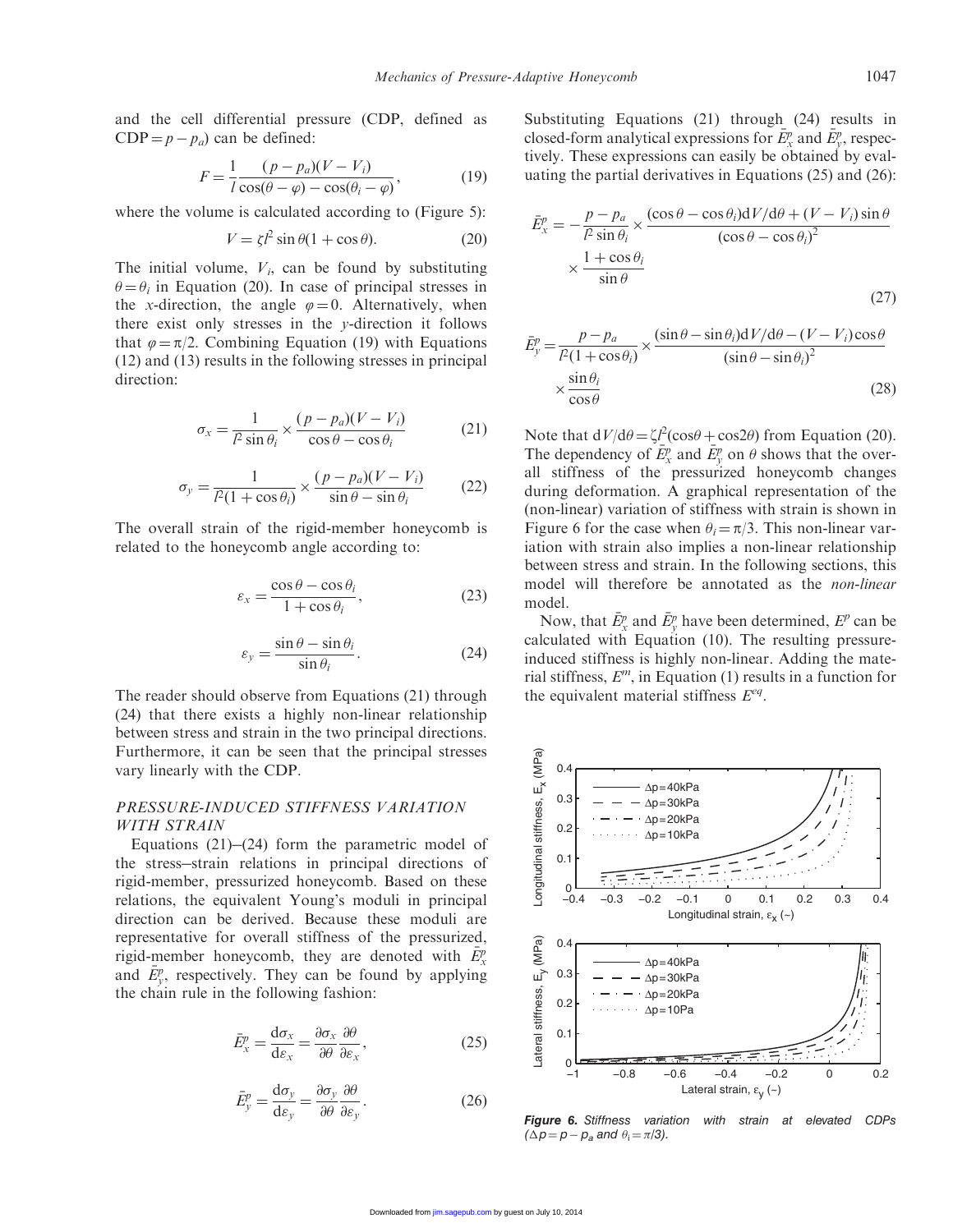# CONSTANT PRESSURE-INDUCED STIFFNESS

In this case, a pressurized honeycomb is considered that consists of perfect hexagonal cells (i.e.,  $\theta_i = \pi/3$ ). A constant value of the stiffness may be assumed as long as the predicted stress based on this constant value does not differ more than 5% from the analytical value as calculated by Equations (21) and (22), for the stresses in x- and y-direction, respectively. In that case, the stiffness moduli (Equations (25) and (26)) should be evaluated at  $\theta = \theta_i = \pi/3$ . Because of mathematical considerations (numerator and denominator are both zero), this results in evaluating the following limits:

$$
\lim_{\theta \to \theta_i = \pi/3} \bar{E}_x^p = 3\zeta(p - p_a) \tag{29}
$$

$$
\lim_{\theta \to \theta_i = \pi/3} \bar{E}^p_{\mathbf{y}} = 3\zeta(p - p_a) \tag{30}
$$

These simple expressions demonstrate that when the honeycomb forms perfect hexagonal cells, the stiffness moduli in  $x$ - and  $y$ -directions are identical. This agrees with CMT for unpressurized honeycomb cells that also display this orthotropic behavior with the same modulus in each principal direction. A constant stiffness modulus implies a linear relationship between stress and strain. In the proceeding sections, this model will therefore be annotated as the linear model. Equation (10) can be employed to determine the pressure-induced material stiffness  $(E^p)$ . In turn, by substituting this in Equation (1) together with the material stiffness,  $E<sup>m</sup>$ , results in a constant value for the equivalent material stiffness  $E^{eq}$ . If it is assumed that for the initial geometry  $\theta_i = \pi/3$ , then the following equivalent stiffness modulus of the pressurized, flexible-wall honeycomb can be deduced:

$$
E^{eq} = E^m + \frac{3\sqrt{3}\zeta}{4} \left(\frac{l}{t}\right)^3 (p - p_a)
$$
 (31)

This equivalent stiffness is used in the FE calculations for a rectangular honeycomb beam in a three-point bend test (sections ''EXPERIMENTAL SETUPS AND TESTING PROCEDURES'' and ''RESULTS AND COMPARISON TO THEORY''). Rather than specifying an individual pouch with pressure forces on each of the boundaries, the structure can now be modeled as ordinary honeycomb, having a stiffness that is proportional to the pressure differential.

# EXPERIMENTAL SETUPS AND TESTING PROCEDURES

To investigate the validity of the previously presented models, a series of tests were carried out. In the following three subsections the test articles and testing methods are presented. First, a test is described that compares the stress-strain relations of pressurized rigid-wall honeycomb to the analytic predictions of section ''MODELING PRESSURIZED HONEYCOMB''. Based on the positive outcome of this test, the stress strain behavior of pressurized flexible-wall honeycomb is described in the subsequent section and compared to the theory of section ''MODELING PRESSURIZED HONEYCOMB''. Finally, the assumption of having a constant equivalent material stiffness is tested by comparing the results of a three-point bend test to predictions of a FE approximation based on this assumption.

#### Rigid-member Pressurized Honeycomb

The honeycomb grid was manufactured out of twoply Kevlar laminates ( $t \approx 0.50$  mm) that had a relatively high-bending stiffness. The hinges were introduced by local carbonization of the matrix structure, which degraded the bending stiffness dramatically. This resulted in a structure with nearly frictionless hinges and approximately rigid walls, similar to the model presented in section ''MODELING PRESSURIZED HONEYCOMB''. The characteristic wall length of each hexagon face amounted to  $l = 20$  mm. In the plane of the honeycomb cells, the outer dimensions in the  $x$ - and  $y$ -directions of the honeycomb grid were  $180 \times 173$  mm, respectively. The length of specimen in z-direction measured 290 mm. To be able to distribute a point load over the length of all the cells, c-stiffeners were bonded to the specimen such that they spanned the length of the cells. Each of the 23 cells inhabited a Mylar pouch. All the pouches were subsequently pierced with a hypodermic needle, which were, in turn, connected in series by a rubber tube. By attaching the rubber tube to a pressure variation apparatus on the one end and a pressure sensor on the other end, the pressure in the tube could be controlled and monitored. The pressure sensor connected to a data-acquisition unit that interfaced with Labview. The test specimen was positioned in an MTS858 Mini Bionix II servo hydraulic testing frame (see Figure 7 for details). This machine was equipped with two caul plates between which the specimen was sandwiched. To allow for free lateral contraction of the specimen, all the c-stiffeners were coated with a layer of 51  $\mu$ m thick Teflease<sup>TM</sup>. In addition, the caul plates were covered in a thin layer of petroleum jelly to ensure minimum friction between the specimen and the machine.

For the longitudinal compression test, the specimen was positioned in the Mini Bionix such that a distributed load could be introduced in the x-direction. Pressure, force, and displacement were recorded during this compression test at a rate of 1 Hz. This test was carried out at 10 different CDPs, starting at 5 kPa and ending at 50 kPa in steps of 5 kPa. For the lateral compression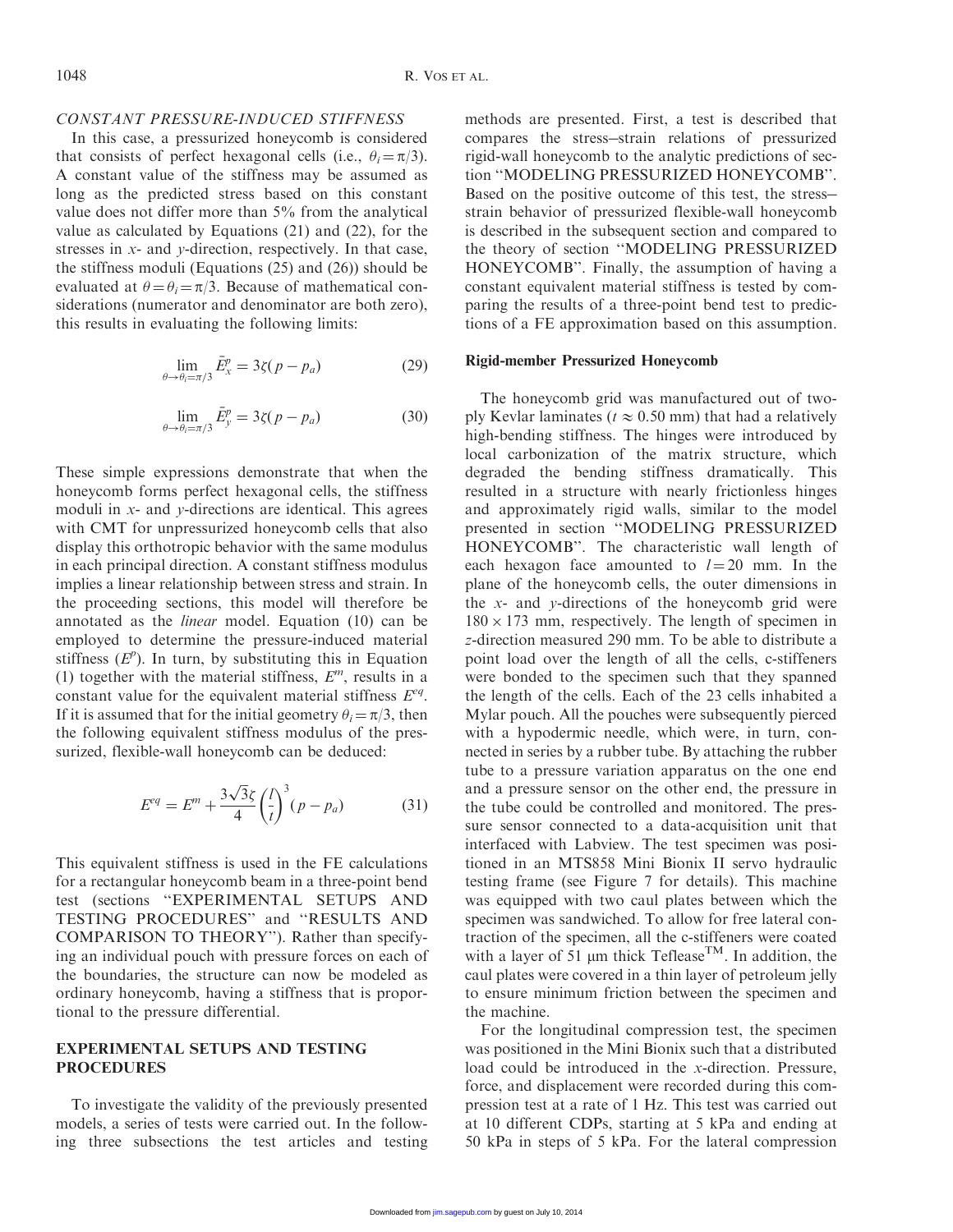test, the specimen was rotated  $90^{\circ}$  and the same test procedure was applied.

#### Pressurized Aluminum Honeycomb

To investigate the structural properties of pressurized honeycomb, a 130-cell aluminum specimen was fabricated. This was the first test article that combined an aluminum honeycomb structure that could be pressurized such as to alter its stiffness. The tests on this specimen were conducted to see if the analytical models of section ''MODELING PRESSURIZED HONEYCOMB'' could be applied to predict the mechanics of pressurized honeycomb.

As a base material, Aluminum 1145H19 was chosen with a thickness of 76  $\mu$ m. The reason for this option was that it had shown good manufacturability properties for the honeycomb in the sense that it allowed for straight folds to be induced by a press-brake. In addition, it had relatively high-yield strength, which was important because it needed to stay in the elastic realm while loaded. The aluminum sheets were cut, folded, and bonded together using Hysol 9412. The face length of a characteristic cell measured  $l = 15$  mm. Due to imperfect manufacturing techniques using the press brake, the anticipated fold angle of  $60^\circ$  was not achieved. This was mainly due to the spring back of the material. The finished specimen had an average honeycomb angle of only  $53^\circ$ . Using Equations (6) and (7), resulted in the following stiffness values:  $\bar{E}_x^m = 28.9$  kPa and  $\bar{E}_y^m = 12.6$ kPa, respectively.

The lateral compression test was the first test to be carried out. To be able to provide relatively constant distributed load over the top and bottom surfaces of the test article, two thick (8 cm) compression boards were fabricated. These boards were made as a sandwich where a Styrofoam core was bonded to two stiff plastic plates on either side. The top board was connected to a 20-mm thick aluminum plate, which in turn connected to the force transducer on the Instron machine via a swivel joint. The bottom board was connected to a 25-mm thick aluminum plate, which was then bolted to the Instron machine. The test article was positioned in between the upper and lower boards. Petroleum jelly was applied between the surface of the test article and the board surface. This enabled the test article to expand perpendicular to the direction of applied load with minimum friction. The Instron 3345 was slightly modified to geometrically allow for such a large test article. The arm between the thread rod inside the machine and the force transducer was made twice as long by means of an aluminum extension. Since the Instron 3345 was rated at a maximum load of 5 kN, it was decided that due to the doubling of the moment arm, a new limit of 2.5 kN needed to be enforced to ensure the integrity of the machine (Figure 8).

The measurement and control of the Instron 3345 were carried out by using the software package Bluehill 2. The specimen was compressed at a rate of 0.1% strain per second. A maximum down stroke of 15% strain was prescribed such as to avoid plastic deformation in the aluminum ligaments (this was detected in an earlier test when the honeycomb specimen was strained in lateral compression up to 20%). During the experiment the force was measured at a rate of 1 Hz. In addition, the pressure was controlled with the aforementioned pressure apparatus and was monitored in Labview by means of a pressure transducer. Pressure measurements were taken simultaneously with the force measurements at a rate of 1 Hz.



Figure 7. Pressurized rigid-wall honeycomb in MTS machine (lateral compression test).



Figure 8. Experimental test setup of pressurized flexible-wall honeycomb in Instron 3345 (longitudinal compression).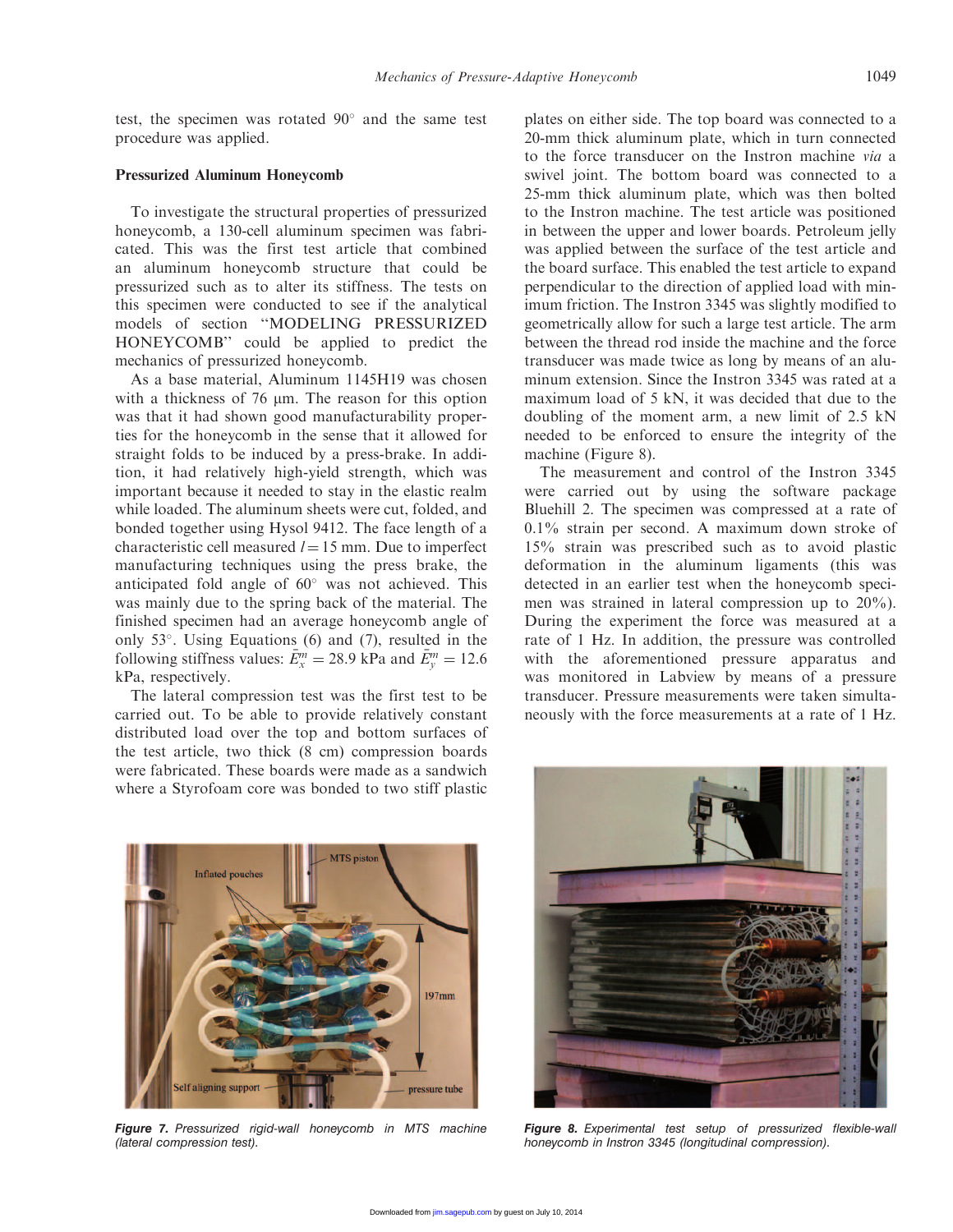To allow for hysteresis analysis, the test was carried out in a loop, where data were taken in the upstroke (0-15% strain) and downstroke (15-0% strain). Four tests were carried out at target pressures of 10, 20, 30, and 40 kPa. Pressure, force, and displacement were recorded. A post-processing code in Matlab was written that read the experimental results, translated the force/displacement measurements to average stress/ strain measurements based on the geometry of the test article.

# Three-Point Bend Test

The previously described experiments were designed to capture the stress-strain behavior of pressureadaptive honeycomb. From the results of these tests, an equivalent material stiffness could be deduced that could be used in the finite element analysis (FEA). To test if this method would result in accurate predictions for the mechanics of pressure-adaptive honeycomb in an application, a three-point bend test was carried out. To that extent, a 145-cell beam shaped test article was employed.

It proved challenging to properly align all the corrugated sheets on the rectangular (145-cell) specimen. The reader can understand that due to imperfect manufacturing techniques, not all the folds in the corrugated sheets were exactly parallel to one another. This resulted in slightly irregular sides in the plane of the honeycomb cells. Because of the high-aspect ratio of the cells themselves, this was not perceived to have an adverse effect on any of the measurements that would be acquired by subjecting this test article to a load as the manufacturing imperfections were typically under 2 mm from one end to another.

To accommodate this rather large test article, a frame was built that could be mounted to the base of the Instron machine. It was anticipated that the forces in this test would not be as high as during the compressive

and tensile tests on the 130-cell specimen. It was therefore decided to extend the arm of the instron out even further such that the force could be applied in the center of the test article. To simplify the test setup, the test rig was built such that the Instron could pull on the base plate and hence induce curvature in the beam. A wooden frame was built with two steel pins that provided the simply supported boundary conditions. The test frame was rigidly attached to the base of the Instron while the test article was hung from the Instron's force transducer. Figure 9(a) shows the experimental setup for this threepoint bend test. By displacing the force transducer upwards bending was introduced in the test article. In Figure 9, the experimental setup is schematically shown for clarity.

#### RESULTS AND COMPARISON TO THEORY

The subsequent sections present the results of the experimental tests on the rigid-member honeycomb, the flexible-wall honeycomb, and the honeycomb beam element, respectively. The experimental results are compared to the predicted results based on the models presented in section ''MODELING PRESSURIZED HONEYCOMB''.

To quantify the error and correlation between the prediction and the experiment, the error,  $e_i$ , is calculated at each measured data point, i according to:

$$
e_i = \frac{F_i}{S\Delta p_i} - \frac{\sigma_i^{\text{predicted}}}{\Delta p_{\text{average}}}
$$
(32)

where  $\sigma_i^{\text{predicted}}$  can either be substituted by the linear or the non-linear prediction of the normal stress at a given strain value. The term  $F_i/S/\Delta p_i$  is the measured normal stress  $F_i/S$ , divided by the pressure differential,  $\Delta p$ . This yields the error to be a dimensionless value expressed as a fraction of the CDP. The average CDP in the second



Figure 9. Three-point bend test. (a) Experimental test setup. (b) Schematic representation.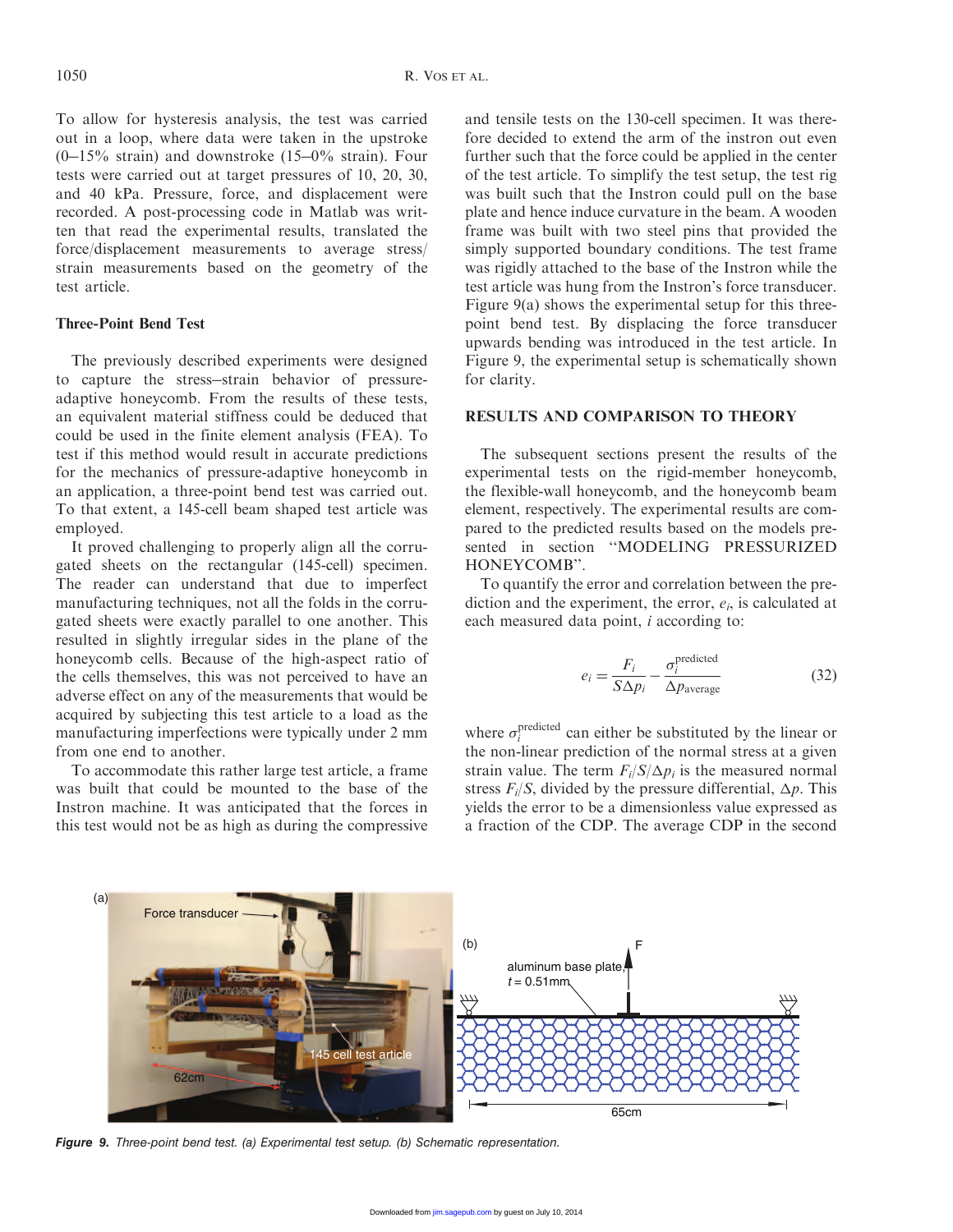term,  $\Delta p_{\text{average}} = \frac{1}{N}$  $\sum_{i=1}^{n}$ The root-mean-square (RMS) of the error is obtained from:

$$
RMS = \sqrt{\frac{\sum_{i=1}^{N} e_i^2}{N}}
$$
 (33)

The RMS quantifies the overall error in stress prediction as a fraction of the CDP. Finally, Pearson's product moment correlation coefficient,  $R^2$  is determined as follows:

$$
R^2 = 1 - \frac{\text{Var}(e)}{\text{Var}(\frac{F}{\text{S}\Delta p})}
$$
(34)

In the succeeding subsections, the RMS and  $R^2$  values are used to quantify the prediction capability of the nonlinear and linear stress-strain models.

#### Rigid-Member Pressurized Honeycomb

The rigid-member honeycomb tests were carried out to see how well the linear and non-linear analytical models predicted the actual stress-strain behavior of a honeycomb structure that relied solely on pressure for structural stiffness. It is of interest to see whether the pressure-induced stiffness can be properly captured by one or both of these models.

In total, 20 experiments were carried out (10 in each direction). A selection of the test results of the compressive tests in longitudinal and lateral direction are displayed in Figure 10(a) and (b), respectively. The normal stress is displayed in relation to the normal strain. The experimental results are compared to the non-linear stress-strain model (Equations (21) and (23) in longitudinal direction and Equations (22) and (24) in lateral direction) and the linear stress-strain model (with constant stiffness,  $E^p$ , as in Equation (31)). It might be observed that the curves do not start at the origin. This is because the specimen was loaded with a 10 N pre-force before the testing started. At this force the displacement was zeroed. The displacement-induced by this small initial load was estimated by dividing the pre-force by the average slope of the experimental curve over the first 2% of compressive strain. At lower pressures, this resulted in a higher offset in strain than at higher pressures, as can be seen from the difference between the individual plots in Figure 10(a) and (b).

A quantification of the RMS and correlation coefficient,  $R^2$ , are presented in Figure 11(a) and (b). Note that these coefficients only apply over the measured strain range of 12%. Generally, a good correlation exists between the non-linear analytical model and the experimental results in longitudinal direction. Correlation between the non-linear model and the experimental data is possibly even better in the lateral direction than in the longitudinal direction. The correlation was rather poor at low CDPs (<10 kPa). It must be noted, however, that during this experiment, the stiffness of the honeycomb structure itself contributed to the total stiffness of the system. Therefore, in this experiment, the pure pressure-induced stiffness was augmented by the residual stiffness in the specimen. However, as CDP increased, the relative stiffness of the honeycomb structure diminished and the correlation between prediction and experiment



Figure 10. Experimental and analytical results for compression test of rigid-member pressurized honeycomb. (a) Longitudinal compression. (b) Lateral compression.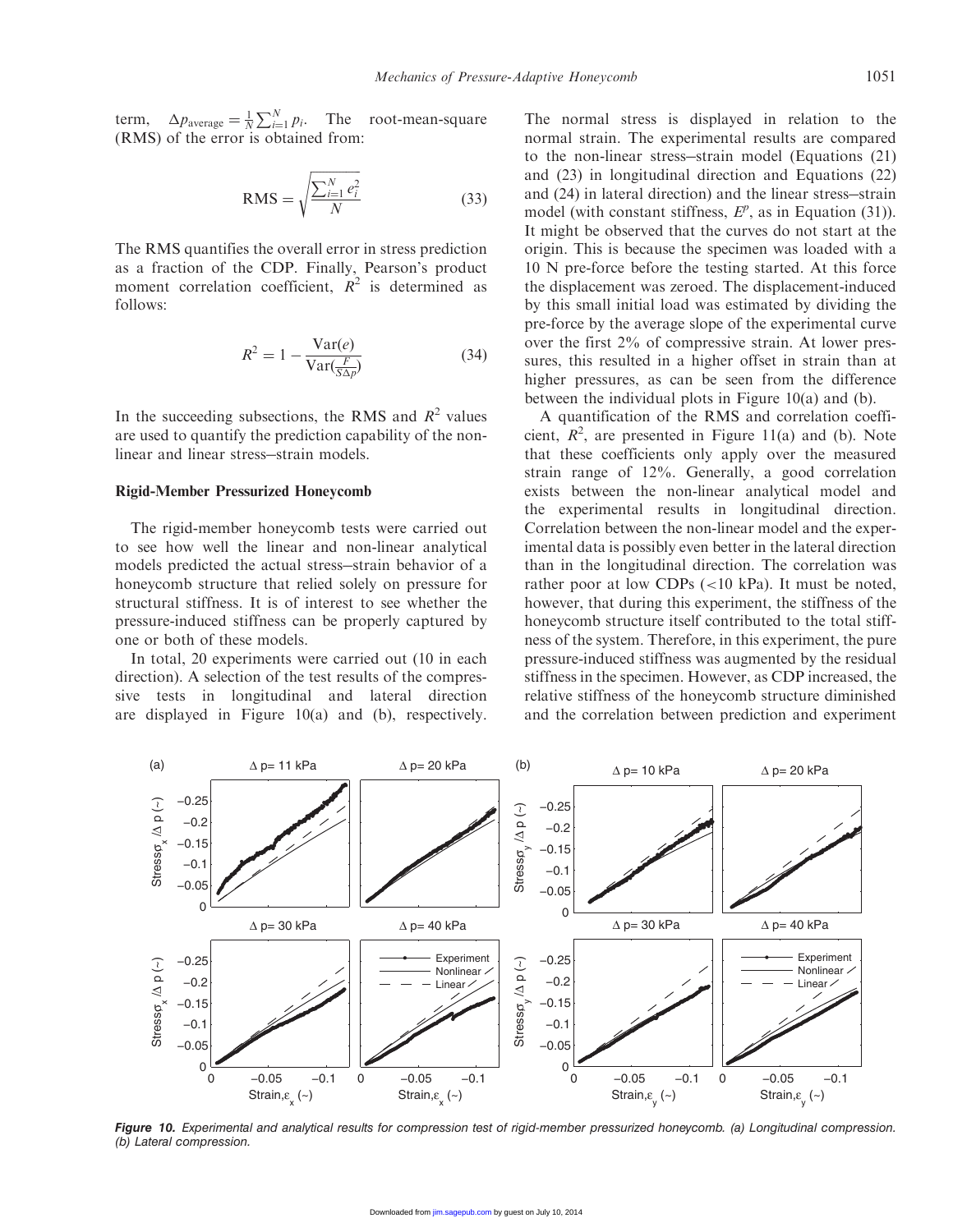

Figure 11. RMS and correlation for pressurized rigid-wall honeycomb. (a) Longitudinal compression. (b) Lateral compression.

improved. At a CDP of 40 kPa, the experimental results showed lower stress values beyond 7% of strain than the predicted values. The linearized model generally showed good correlation at low strains but its error with respect to the experimental data increased with strain.

From these experiments, it was concluded that the non-linear model could properly predict the stress strain behavior of the pressurized honeycomb over a compressive strain of 12%. This was a strong indication that the non-linear model could be used with confidence to predict the stiffness of pressurized honeycomb as a function of the CDP.

## Pressurized Aluminum Honeycomb

The results presented in the previous sections demonstrated that the analytical model for pressurized honeycomb could be used to predict the stress-strain behavior of rigid-member honeycomb. In other words, the pressure-induced stiffness could be predicted at least for compressive strains up to 12%. In this section, it is investigated if the expansion of this model to metallic honeycomb structures can also be used to predict the stress-strain relation of pressurized honeycomb. It is of interest to see if the added material stiffness can also be captured by the non-linear and linear analytical models. Furthermore, it is to be seen whether the slightly different kinematics (wall bending rather than hinging) is not prohibitive in predicting the overall stress-strain behavior.

The limiting factor in this experiment was the maximum force that the Instron could provide (2.5 kN). Based on preliminary experiments at 40 kPa, the resulting maximum compressive strain in longitudinal direction at this force was set at 12.5%. In the case of

lateral compression, the maximum compressive strain amounted to 16%. In Figure 12(a) and (b), the experimental stress-strain data are presented in longitudinal and lateral directions, respectively. In addition, the non-linear prediction based on the non-linear equivalent material stiffness (as explained in section ''MODELING PRESSURIZED HONEYCOMB'') as well as the linear prediction is presented (with a constant equivalent stiffness as in Equation 31).

It can be observed that for both longitudinal and lateral compressions, the non-linear model gives an excellent prediction of the global stress-strain behavior. Small deviations from the predictions were attributed to the flexibility of the honeycomb walls that led to different kinematics than the rigid-wall honeycombs which the analytic models were based on. It can also be observed that at particular higher CDPs, the experimental curves show some non-linearity. This is in line with the predictions of the non-linear model. It is expected that when the measurement range of strains would be increased, this non-linear behavior would become even more pronounced. The RMS and correlation coefficients are presented in Tables 1 and 2. It can be seen that the correlation between non-linear prediction and experimental results remained relatively high  $(R^2 > 0.98)$ over the range of measured strains and the four different CDPs. The correlation with the linear model (assuming constant equivalent stiffness) was rather bad for the lateral compression case.

Based on the results presented in this section, along with results shown for the rigid-wall compression test, it might be concluded that the non-linear model can provide a good estimate of the overall-stress-strain behavior of a pressurized honeycomb structure. It should be noted that this is based on a limited number of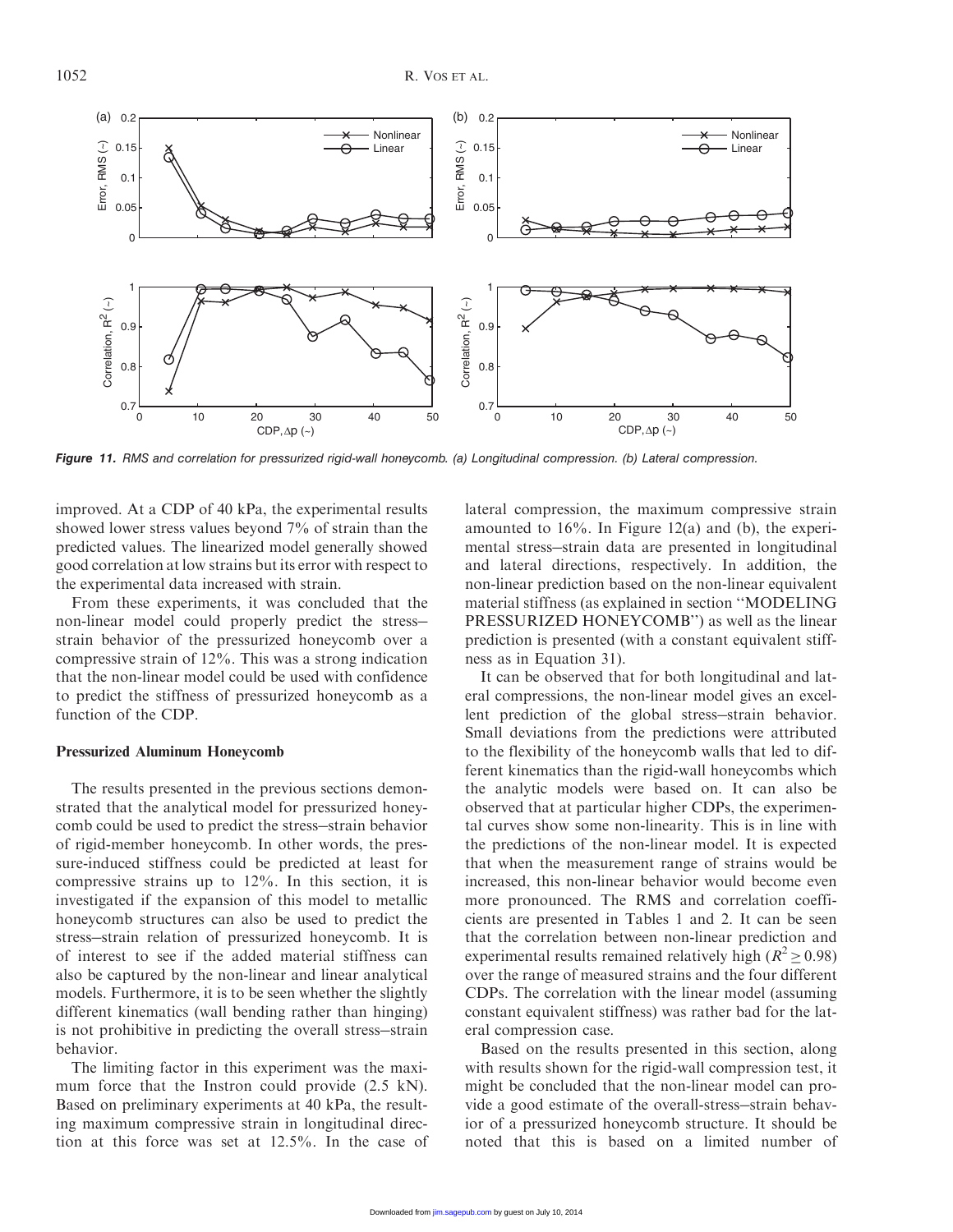

Figure 12. Experimental and analytical results for compression test of aluminum pressurized honeycomb. (a) Longitudinal compression. (b) Lateral compression.

Table 1. Error and correlation coefficients for longitudinal compression test of pressurized aluminum honeycomb.

| CDP (kPa) | Non-linear |       | Linear     |       |
|-----------|------------|-------|------------|-------|
|           | <b>RMS</b> | $R^2$ | <b>RMS</b> | $R^2$ |
| 11        | 0.034      | 0.96  | 0.050      | 0.91  |
| 21        | 0.009      | 0.99  | 0.017      | 0.97  |
| 30        | 0.008      | 1.00  | 0.014      | 0.98  |
| 37        | 0.008      | 1.00  | 0.010      | 0.99  |

preliminary tests and in order to validate the model, more tests are required. By the same token, the linear model shows much more deviation and should only be used to predict stress-strain behavior for very small overall strains (on the order of  $1\%$ ).

#### Three-Point Bend Test

The longitudinal and lateral compression tests were used to establish a relationship between the equivalent material stiffness of the honeycomb and the CDP. To test if such an empirically obtained relationship could be useful in a more complex application of pressure-adaptive honeycomb, a three-point bend test was carried out. A point load was distributed over a small area around the center of the test article (Figure 9). This force introduced a curvature in the beam, which was simply supported. A simulation of this experiment was conducted by using a FEA of the test article and the same loading and boundary conditions as during the experiment. The FEA with equivalent stiffness  $(E^{eq})$  based on the

Table 2. Error and correlation coefficients for lateral compression test of pressurized aluminum honeycomb.

| CDP (kPa) | Non-linear |       | Linear     |       |
|-----------|------------|-------|------------|-------|
|           | <b>RMS</b> | $R^2$ | <b>RMS</b> | $R^2$ |
| 10        | 0.013      | 0.99  | 0.113      | 0.89  |
| 21        | 0.004      | 1.00  | 0.073      | 0.91  |
| 32        | 0.007      | 1.00  | 0.071      | 0.87  |
| 39        | 0.020      | 1.00  | 0.080      | 0.84  |

linearization of the analytical model was investigated. The results of the experiment and FEA are shown in Figure 13.

From Figure 13, it can be observed that the correlation of the experimental results to the FEA-generated results is very good. From these experiments, it can be concluded that the FEA with the linear analytical model and the subsequent equivalent stiffness calculation leads to a good prediction of the overall mechanics of pressure-adaptive honeycomb for small deformations. Whether also large deformations can be predicted using this theory cannot be proven from this simple experiment. It is likely that larger deformations require the more accurate non-linear model to include the change in pressure-induced stiffness that is seen at higher strains.

#### **CONCLUSIONS**

An analytical model to predict the stress-strain relations of pressure-adaptive honeycomb has been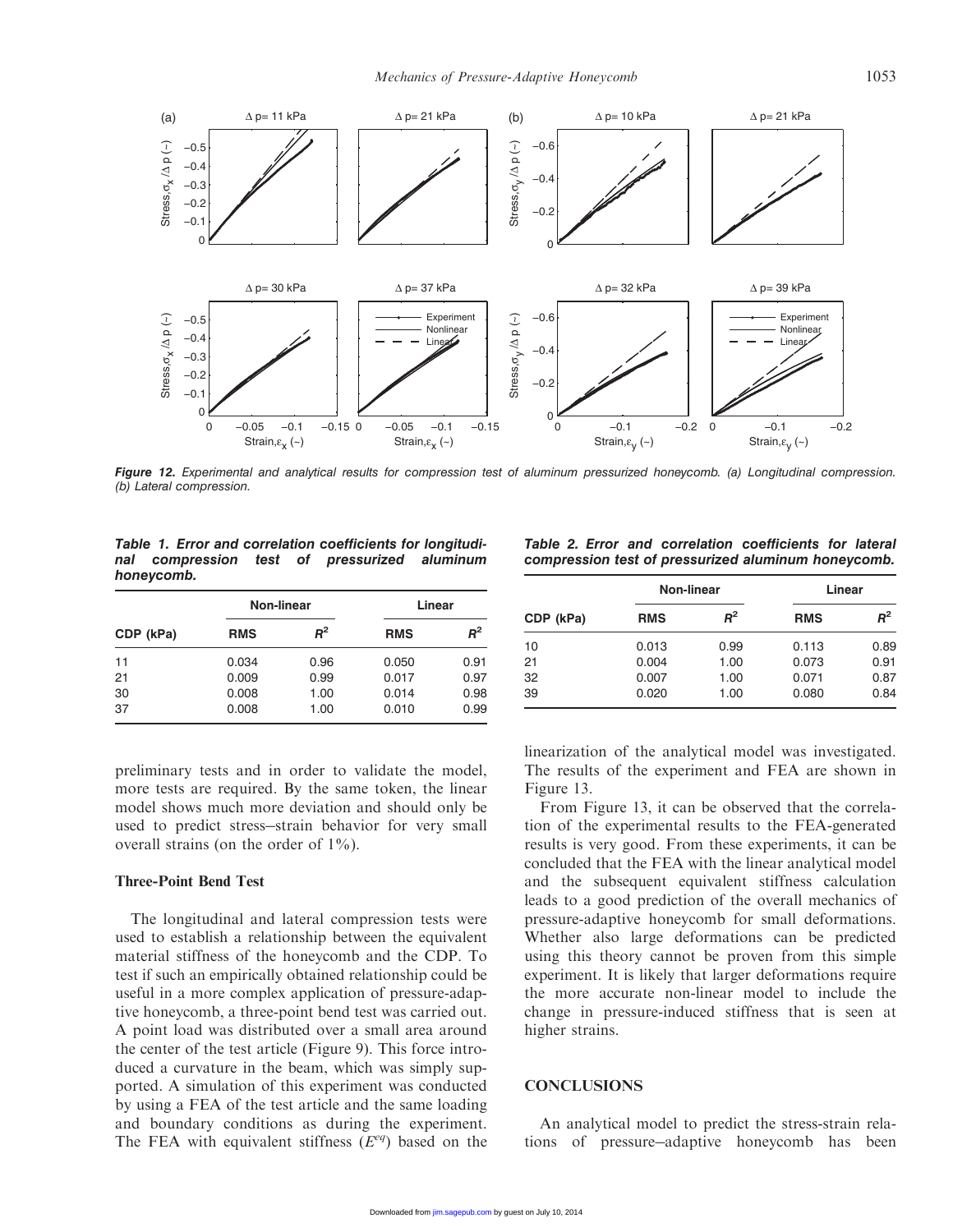

Figure 13. Experimental and FEA results of three-point bend test.

presented. The pressure-induced stiffness was compared against experimental results on a rigid-member honeycomb specimen and showed good correlations up to 15% compressive strains at cell-differential levels of 40 kPa. Subsequent tests on a 130-cell aluminum specimen demonstrated that the material-induced and pressure-induced stiffness show good correlation to the predictions of the analytical model. Based on the analytical model an equivalent Young's modulus was defined for the honeycomb walls that incorporated the material-induced stiffness as well as the pressureinduced stiffness. This equivalent stiffness was used in a FE approximation of a 145-cell honeycomb beam element, without explicit modeling of the cell differential pressure or the pouches. Predicted results of the FEA for a three-point bend test showed good correlation to experimental results for small deformations.

# NOMENCLATURE

- $\rho$  error
- E Young's modulus  $(N/m^2)$
- E overall stiffness modulus  $(N/m^2)$
- $F$  force  $(N)$
- *I* second moment of area  $(m<sup>4</sup>)$
- $l$  wall length  $(m)$
- $N$  number of data points
- p pressure  $(N/m^2)$
- $\overrightarrow{R}^2$  Pearson's product-moment correlation coefficient
- S surface area  $(m^2)$
- $t$  wall thickness  $(m)$
- $V$  volume  $(m^3)$

# Greek Symbols

- e strain
- $\delta$  deformation distance (m)
- $\theta$ honeycomb angle (deg)
- $\sigma$  stress (N/m<sup>2</sup>)

#### Subscripts and Superscripts

- eq equivalent
- $i$  initial or index
- m material-induced
- p pressure-induced
- $x$  longitudinal direction
- $\nu$  lateral direction
- z direction perpendicular to cell-plane

#### Abbreviations

- CDP cell differential pressure =  $\Delta p$  (N/m<sup>2</sup>)
- CMT cellular material theory
- FE finite element
- RMS root mean square of the error
- SMA shape memory alloy

# ACKNOWLEDGMENTS

The authors wish to acknowledge the generous support of the University of Kansas Transportation Research Institute (TRI) and the Aerospace Engineering Department for funding this research. In addition, the authors wish to acknowledge the support from Professor Karan S. Surana, Mechanical Engineering Department, University of Kansas, for providing the FE program FINESSE to perform the FE computations in this study. The authors would also like to recognize Ms. Lauren Kerth, Mr. Thomas Stastny, and Mr. Ryan Barnhart for their tireless efforts in assisting fabricating the test articles.